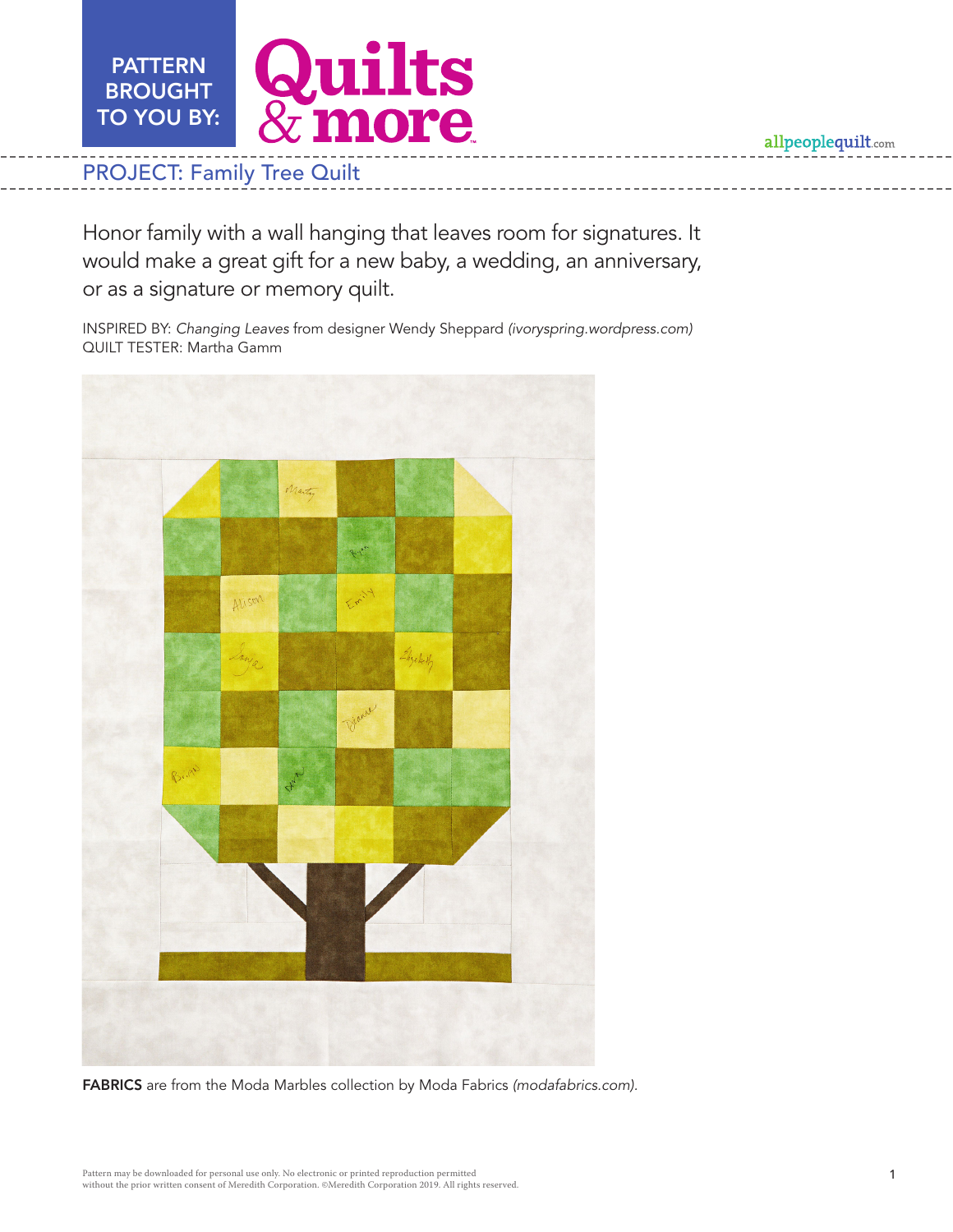## PATTERN BROUGHT TO YOU BY:



# PROJECT: Family Tree Quilt

Finished size: 181/2×241/2" Finished block: 12×18"

### MATERIALS

Yardages and cutting instructions are based on 42" of usable fabric width.

- $\Box$   $\frac{3}{8}$  yard white print (tree block, borders)
- $\Box$  7" square brown print (tree block)
- $\Box$  1/<sub>2</sub> yard total assorted green prints (tree block)
- $\Box$  1/<sub>3</sub> yard binding fabric
- $\Box$   $\%$  yard backing fabric
- $\Box$  27×33" batting

#### CUT FABRICS

Cut pieces in the following order.

If you prefer to make trianglesquares larger than necessary and trim them to size, cut 3" squares instead of the 27 ⁄8" squares specified in the cutting instructions.

#### **From white print, cut:**

- 4—3½×18½" border strips
- $\blacksquare$  3—2<sup>7</sup>/<sub>8</sub>" squares
- $2-2\frac{1}{2}\times3\frac{1}{2}$ " rectangles
- $2-2$ " squares

#### ■ 2— $1\frac{1}{2} \times 5\frac{1}{2}$ " rectangles

#### **From brown print, cut:**

- $\blacksquare$  1—2%" square
- $1-2\frac{1}{2} \times 4\frac{1}{2}$ " rectangle
- **From one green print, cut:**
- 2— $1\frac{1}{2} \times 5\frac{1}{2}$ " rectangles
- **From assorted green prints, cut:**
- $\blacksquare$  2—2<sup>7</sup>/<sub>8</sub>" squares
- 38— $2\frac{1}{2}$ " squares

#### **From binding fabric, cut:**

■ 3—2<sup>1</sup>/2×42" binding strips

#### ASSEMBLE TREE BLOCK

Measurements include 1 ⁄4" seam allowances. Sew with right sides together unless otherwise stated.

Press seams in directions indicated by arrows on diagrams. If no direction is specified, press seam toward darker fabric.

- 1) Use a pencil to mark a diagonal line on wrong sides of white print 27 ⁄8" squares. (To prevent fabric from stretching as you draw lines, place 220-grit sandpaper under each square.)
- 2) Layer a marked white print  $2\frac{7}{8}$ " square atop brown print 27 ⁄8" square. Sew together with two seams, stitching 1 ⁄4" on each side of drawn line **(Diagram 1).** Cut pair apart on drawn line. Press open to make two brown triangle-squares. Each triangle-square should be 21 ⁄2" square including seam allowances.
- 3) Repeat Step 2 using assorted green print 27 ⁄8" squares to make four green triangle-squares.
- 4) Referring to **Diagram 2,** arrange four green triangle-squares and assorted green print  $2\frac{1}{2}$ " squares in seven rows. Sew together pieces in rows. Join rows to make tree top unit. The unit should be  $12\frac{1}{2} \times 14\frac{1}{2}$ " including seam allowances.
- 5) Use a pencil to mark a diagonal line on wrong side of white print 2" squares.
- 6) Referring to **Diagram 3** for orientation of triangle-square, align a marked white print 2" square with brown corner of a brown triangle-square. Sew on drawn line; trim excess fabric, leaving 1 ⁄4" seam allowance. Press open attached triangle to make a branch unit. Repeat to make a mirror image branch unit **(Diagram 4).**
- **COUT CONSULTER CONSULTER CONSULTER CONSULTER CONSULTER CONSULTER CONSULTER CONSULTER CONSULTER CONSULTER CONSULTER CONSULTER CONSULTER CONSULTER CONSULTER CONSULTER CONSULTER CONSULTER CONSULTER CONSULTER CONSULTER CONSUL** 7) Referring to **Diagram 5,** arrange a branch unit, white print  $2\frac{1}{2} \times 3\frac{1}{2}$ " rectangle, white print  $1\frac{1}{2} \times 5\frac{1}{2}$ " rectangle, and a green print  $1\frac{1}{2} \times 5\frac{1}{2}$ " rectangle in three rows. Sew together pieces in top row. Join rows to make a left-hand tree bottom subunit. The subunit should be  $5\frac{1}{2} \times 4\frac{1}{2}$ " including seam allowances. Repeat to make right-hand tree bottom subunit **(Diagram 6).**
	- 8) Referring to **Diagram 7,** sew together tree bottom subunits and brown print 21 ⁄2×41 ⁄2" rectangle to make tree bottom unit**.** The unit should be  $12\frac{1}{2}\times4\frac{1}{2}$ " including seam allowances.
	- 9) Sew together tree top and bottom units to make a tree block **(Diagram 8).** The block should be  $12\frac{1}{2}\times 18\frac{1}{2}$ " including seam allowances.

#### ASSEMBLE QUILT TOP

- **1)** Sew white print  $3\frac{1}{2} \times 18\frac{1}{2}$ " border strips to long edges of tree block.
- 2) Add remaining white print  $3\frac{1}{2}\times18\frac{1}{2}$ " strips to remaining edges. Press all seams toward border to complete quilt top.

#### FINISH QUILT

- 1) Layer quilt top, batting, and backing; baste. Quilt as desired.
- 2) Bind with binding strips.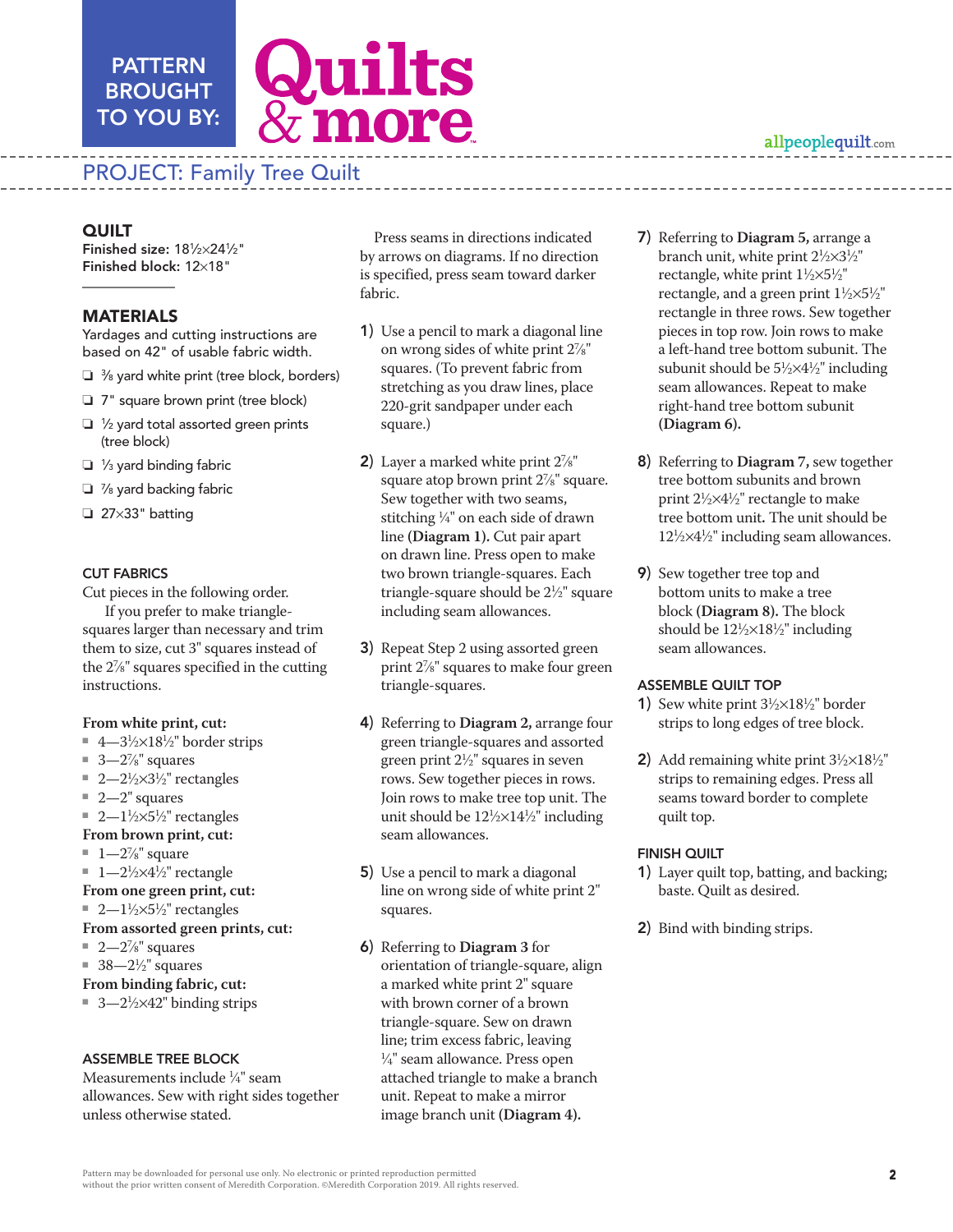

allpeoplequilt.com

# DIAGRAM 1 DIAGRAM 2

21 ⁄2" sq.







DIAGRAM 3







DIAGRAM 4 DIAGRAM 5





DIAGRAM 6 DIAGRAM 7